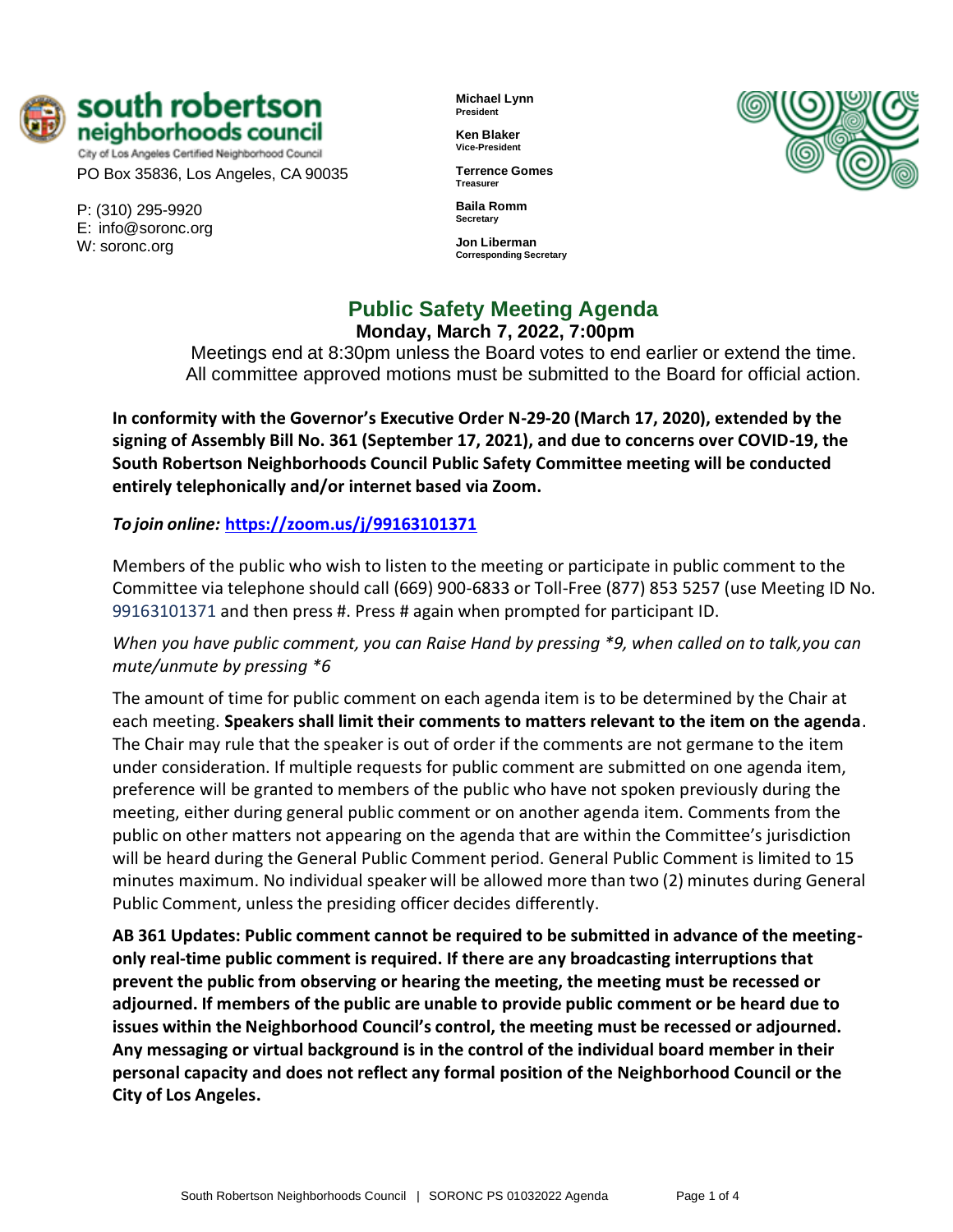**Committee members:** Terrence Gomes, Chair [publicsafetychair@soronc.org](mailto:publicsafetychair@soronc.org) , Baila Romm, Co-Chair [publicsafetychair@soronc.org](mailto:publicsafetychair@soronc.org) , Michael Lynn, Jon Liberman, Laurie Levine, Richard Bloom, Robby Naufal, Jonathan Tessler, Sheina Gilbert, Daniel Braum, Melinda Chuam, Chad Monk, Sophia French, Bill Gross

- 1. **Call to Order & Roll Call**
- 2. **Pledge of Allegiance**
- 3. **General Public Comment** *(time for each speaker to be determined by- 15min divided by # virtual hands raised: max 2 minutes per speaker)*

## 4. **Brief Committee Announcements**

- a. Items for Future Committee Agendas
- b. Other Brief Committee Announcements
- 5. Discussion and possible action to approve outstanding minutes.

# 6. **Community Reports**

- a. LAPD (Ojeda, Baker)
- b. LAFD
	- 1. NTP Update and presentation
- c. Office of CD 5
- d. Office of CD 10
- e. Office of City Attorney

# **Updates**

- 7. Discussion and possible action to have enforcement in La Cienega Heights, Sawyer and Holt, for the posted sign of vehicles prohibited over 6000 pounds.
- 8. Discussion and possible action to partner with LAPD to host a catalytic converter etching event.
- 9. Discussion and possible action to work with the State and Federal Government to create a law and process to have all catalytic converters require a paper trail from repair to scrap. Draft letter. Update CF 22-0154 and possible CIS [https://cityclerk.lacity.org/lacityclerkconnect/index.cfm?fa=ccfi.viewrecord&cfnumber=22-](https://cityclerk.lacity.org/lacityclerkconnect/index.cfm?fa=ccfi.viewrecord&cfnumber=22-0154) [0154](https://cityclerk.lacity.org/lacityclerkconnect/index.cfm?fa=ccfi.viewrecord&cfnumber=22-0154)
- 10. Discussion and possible action on the out of order traffic signal 9000 block of Pico Blvd and how to get the city to activate the signal.
- 11. Discussion and possible action to review recent hit and run pedestrian vs vehicle incidents and review of the High Incident Network and how to get better enforcement to prevent these incidents with our city partners.
- 12. Discussion and possible action on recent fires of vehicles in the SORO area and how to prevent these tragic incidents.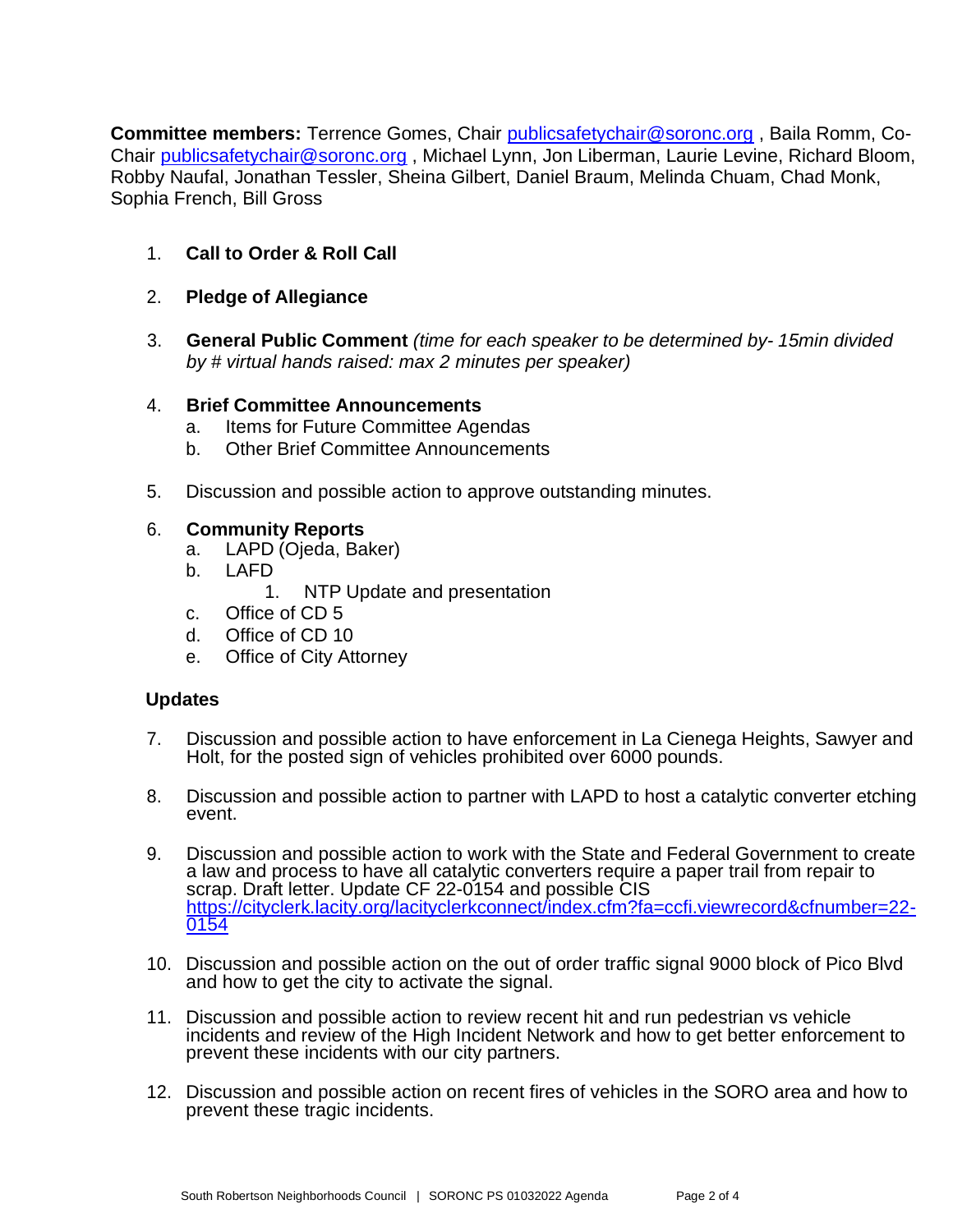### **New Business**

- 13. Discussion and possible action to create the Public Safety Purview.
- 14. Discussion and possible action to reschedule the Cat Etching and Bike Index event due to LAPD staffing.
- 15. Discussion and possible action on Coffee with a Cop at the Beverly Hills Bagel and to fund NTE \$250 for snacks.
- 16. Discussion and possible action to respond to CD 5 on the traffic safety issue on Airdrome between La Cienega and Robertson and possible letter to CD 5
- 17. Discussion and possible action to have a Flu and Covid Vaccine Clinic at the La Cienega Plaza partnering with Cedars Sinai Hospital and to fund NTE \$500 for food and drink on April 10, 2022
- 18. Adjournment